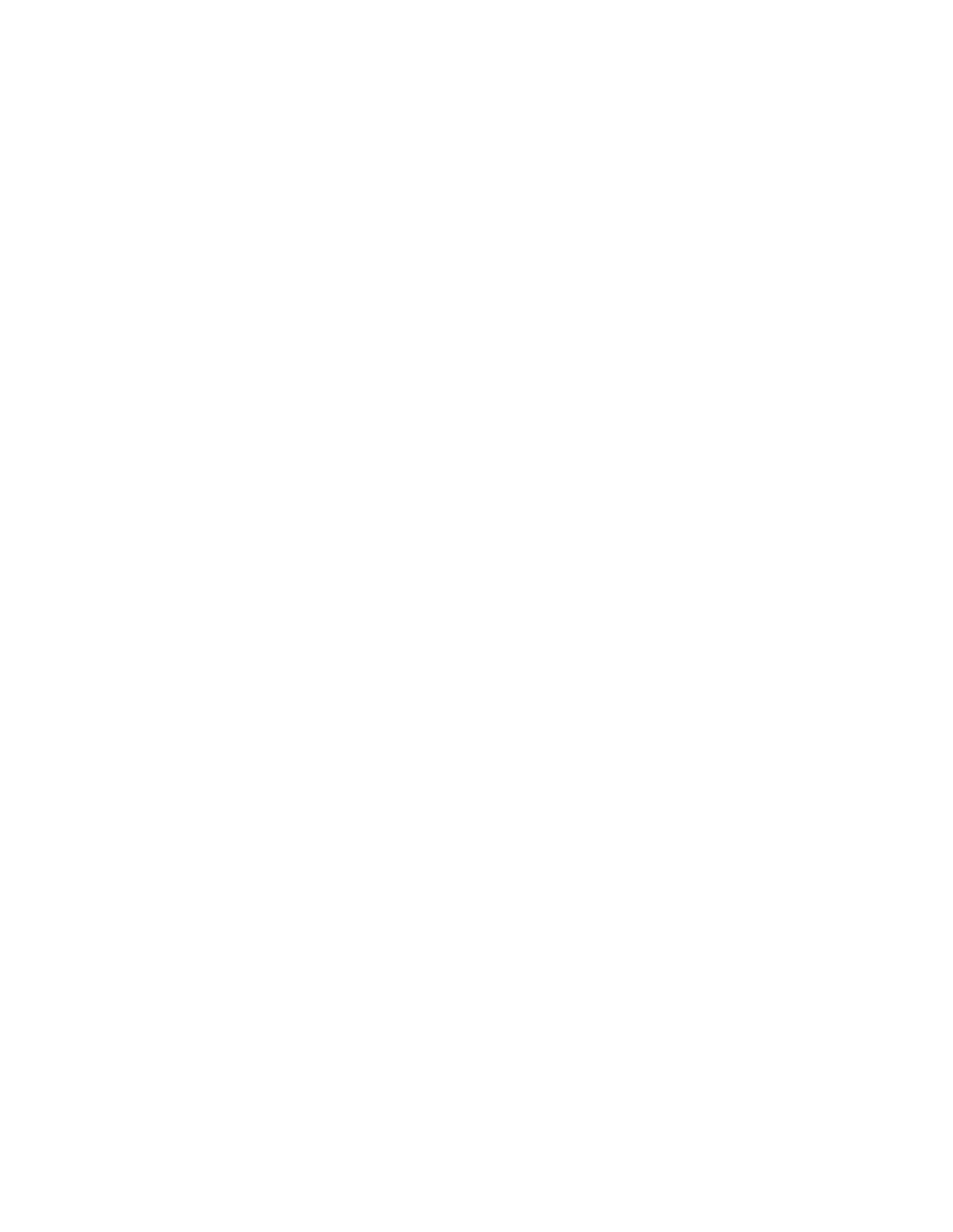### **TOWNSHIP OF MAPLE SHADE RESOLUTION 2019-R-62**

#### AMENDED RESOLUTION OF APPOINTMENT OF CHRISTINE TAYLOR AS MUNICIPAL TAX COLLECTOR

WHEREAS, pursuant to Resolution 2019-R-03 Christine Taylor was appointed as Township Tax Collector, however, the term of her appointment was incorrectly stated in the resolution.

NOW THEREFORE, BE IT RESOLVED by the Township Council of the Township of Maple Shade, County of Burlington as follows:

a) Effective January 1, 2019, Christine Taylor was appointed to the position of Municipal Tax Collector for a four-year term expiring December 31, 2022.

#### **CERTIFICATION**

I hereby certify the foregoing to be a true copy of a Resolution adopted by the Township Council of the Township of Maple Shade, County of Burlington and State of New Jersey at a meeting held April 11, 2019.

| DATE: APIII 11, $\angle$ 019 |               |               |             |             |                |               |
|------------------------------|---------------|---------------|-------------|-------------|----------------|---------------|
| <b>COUNCIL</b>               | <b>MOTION</b> | <b>SECOND</b> | <b>AYES</b> | <b>NAYS</b> | <b>ABSTAIN</b> | <b>ABSENT</b> |
| Manchello                    |               |               | x           |             |                |               |
| Ms. Nunes                    |               | x             | х           |             |                |               |
| Volpe                        | x             |               | ᄉ           |             |                |               |
| Wiest                        |               |               |             |             |                |               |
| Kauffman                     |               |               |             |             |                |               |

DATE: April 11, 2019

Andrea T. McVeigh, Township Clerk